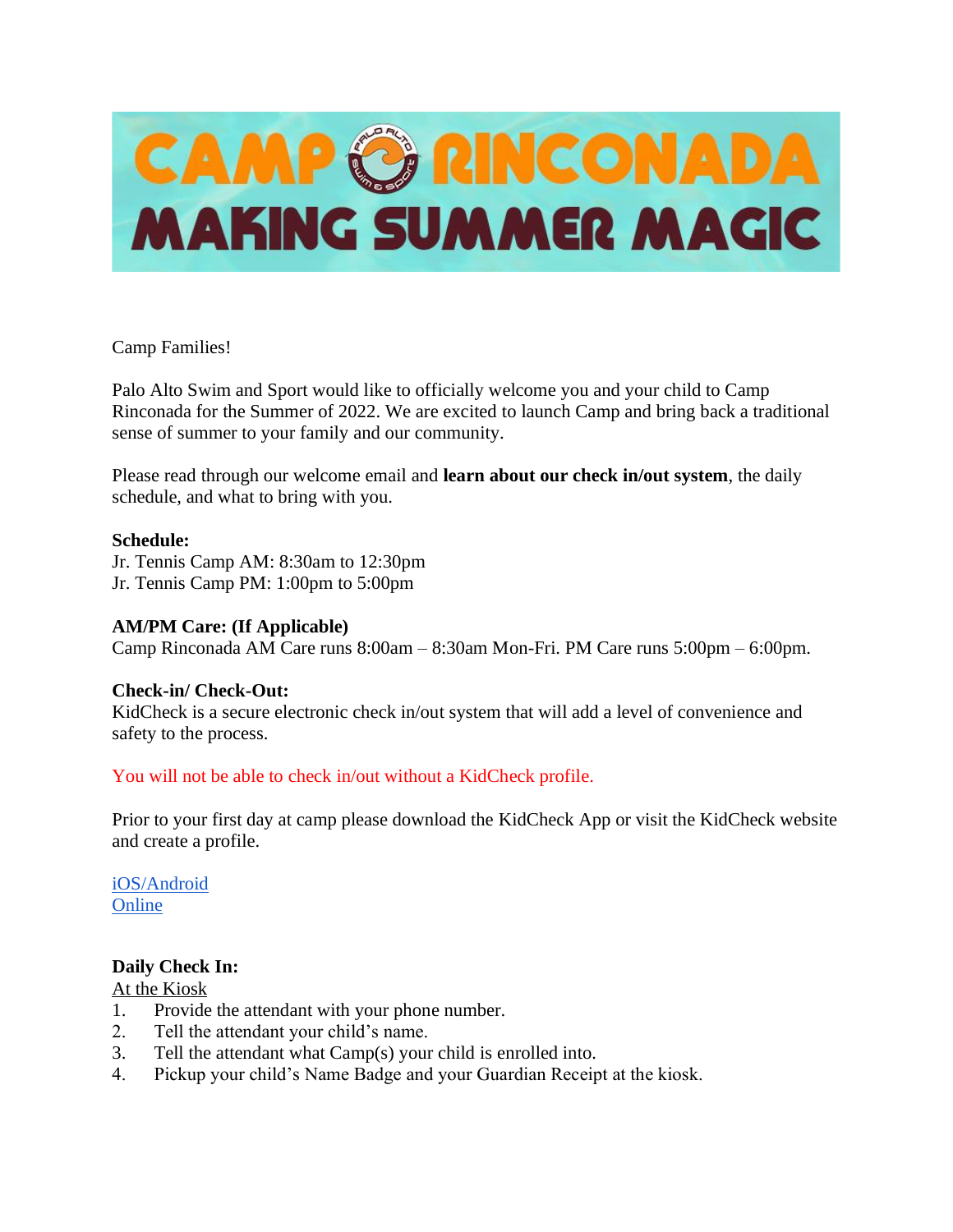Using the App

- 1. Select Check-In at the bottom.
- 2. Select Use Express Check-In.
- 3. Select Start a New Check-In.
- 4. Select Your Camp(s) (if your child is in AM and PM select both).
- 5. Select Your Child.
- 6. Submit Check-In (when in Bluetooth range of the Express Hub).
- 7. Pickup your child's Name Badge and your Guardian Receipt at the kiosk.

# Day 1 check in may take longer than expected. Please plan accordingly.

#### **Daily Check Out:**

- 1. Provide the attendant with your phone number.
- 2. Provide the attendant with your child's name and Guardian Receipt.
- 3. The attendant will radio the counselors and your child will meet you at the kiosk.

#### **Camp Schedule:**

Each day groups will rotate between these two main stations

- 1. **Water Time:** Each group will get 45 minutes of Free Swim every day.
- 2. **Tennis Time:** Students will develop motor skills, coordination and learn basic ball skills and tennis fundamentals

#### **What to Bring**:

- 1. A towel
- 2. Swimsuit (changing rooms will be available)
- 3. Sunscreen / We have some, but if a specific kind is needed, please bring it.
- 4. Snacks & Beverage (No snacks will be provided.)
- 5. Tennis Shoes for lawn games
- 6. Tennis racquet (we will provide one if needed)
- 7. Backpack or bag to store these items
- 8. Hat; nice to have, but not required
- 9. Sweatshirt
- 10. Facemask (optional)

\*Your camper will need to bring their things to and from home and camp daily. \*\* If your camper is enrolled in both AM and PM Camps, please pack them a lunch